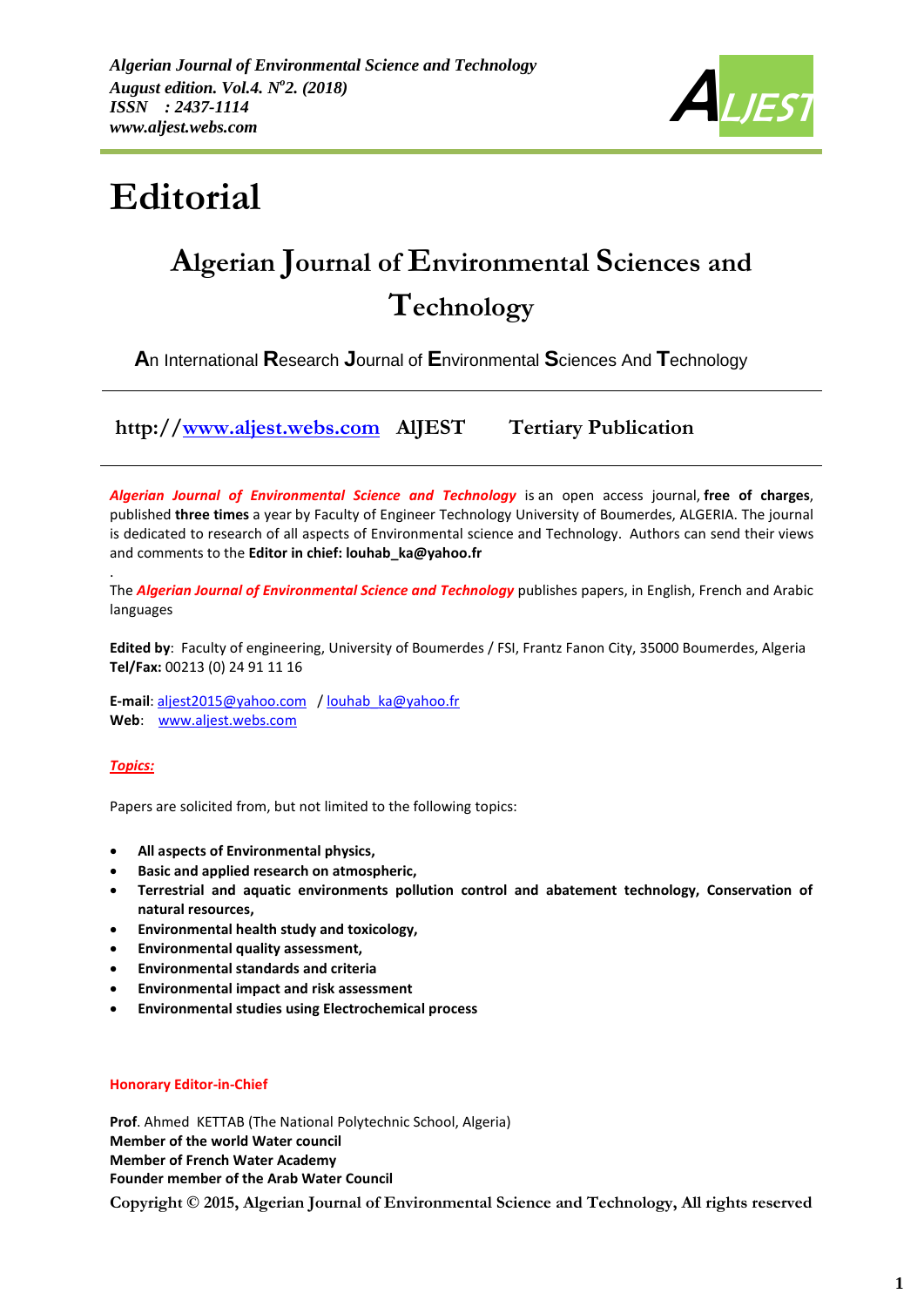

**Vice president of Mediterranean network of Schools and universities of engineers - RMEI**

#### **Editor in chief**

**Prof.** Krim LOUHAB Univ. Boumedes, Algeria **Faculty of Engineering University of Boumerdes DZ-35000 Boumerdes- ALGERIA [louhab\\_ka@yahoo.fr](mailto:Louhab_ka@yahoo.fr) [aljest2015@yahoo.com](mailto:aljest2015@yahoo.com)** Tel/Fax : 00 213 24911117

#### **Editorial Board**

**Pr. BELHANECHE- BENSEMRA N**. (The National Polytechnic School, Algeria) **Pr. SULTAN T . ABU-ORABI**. (Secretary General Association of Arab Universities, AArU) **Pr. YUH-SHAN HO**. (Peking University, China) **Pr. ALWARTHAN. A. A.** (Univ. King Saud, Riyadh, Saudi Arabia) **Pr. SZYMCZYK A** (Univ. Rennes 1, France) **Pr. BRUZZONITI M. C** (Univ. Torino, Turin, Italy) **Pr. LARACHI** F. ( Univ. LAVAL, Quebec, Canada) **Pr. AMRANE A.** (Univ. Rennes 1, France) **Pr. DEL BUBBA M.** ( Univ. Firenze*,* Italy*)* **Pr. SIMONESCU C .M.** (Polytechnic University of Bucharest , Romania) **Pr. MALOLLARI I.** (Univ. Tirana, Albania) **Pr. BOUROUIS M.** (Univ. RoviraiVirgili, Spain) **Pr. SHARROUK P.J.** (Univ. Paul Sabatier , Toulous, France) **Pr. MANDI L.** (Univ. Cadi Ayyad, Marrakech, Morocco) **Pr. SANJA MARTINEZ.** (Univ. of Zagreb, Croatia) **Pr. ZABANIOTOU N.** (Univ. Aristotle, Greece ) **Pr. BELBRAOUET S**. (Univ. Moncton, Canada) **Pr. EL SAYED H. EL ASHRY.** (Uni. Alexandria, Egypt) **Pr. ENOS M. R. KIREMIRE.** (Univ. Namibia, Windhoek, Namibia) **Pr. BENADDA B.** (INSA de Lyon, France) **Pr. LOUDYI D.** ( Univ. Hassan II, Casablanca, Morocco) **Pr. HARMOUNI B**. (Univ. El Manar, Tunisia) **Pr. TEBBAL S.** (SET Laboratories TEXAS, USA) **Pr. BOUKHERROUB R.** (Research Director CNRS . Univ. Lille, France) **Pr. LOULERGUE P.** (Univ. Rennes 1, France) **Pr. SAFI M.**( EcoleNationaled'Ingénieur, Tunis, Tunisia) **Pr. VILLEMIN D.** (Univ. Caen, France) **Pr. FALAH. H .**Hsssein. (Univ. Bbylon, Iraq) **Pr. DAKO E.** (Univ. Moncton, Canada) **Pr. OUAZZANI N**. (Univ. Cadi Ayyad, Marrakech, Morocco) **Pr. ASSADI A.A**. ( Ecole Nationale Supérieure de Chimie of Rennes, France) **Pr. BELKACEMI K**. ( Univ. LAVAL, Quebec, Canada ) **Pr. OULD-DRIS A.** Technology University of Compiène, France) **Pr. BOUNOUGHAZ M.** (Univ. Boumerdes, Algeria) **Pr. MOHAMMEDI K.** (Univ. Boumerdes, Algeria) **Pr. HACHEMI M.** (Univ. Boumerdes, Algeria) **Pr. SELATNIA A.** (The National Polytechnic School, Algeria) **Pr. TOUAIBIA M.** (Univ. Moncton, Canada) **Pr. BENRACHEDI K.** (Univ. Boumerdes, Algeria) **2**

**Copyright © 2015, Algerian Journal of Environmental Science and Technology, All rights reserved**